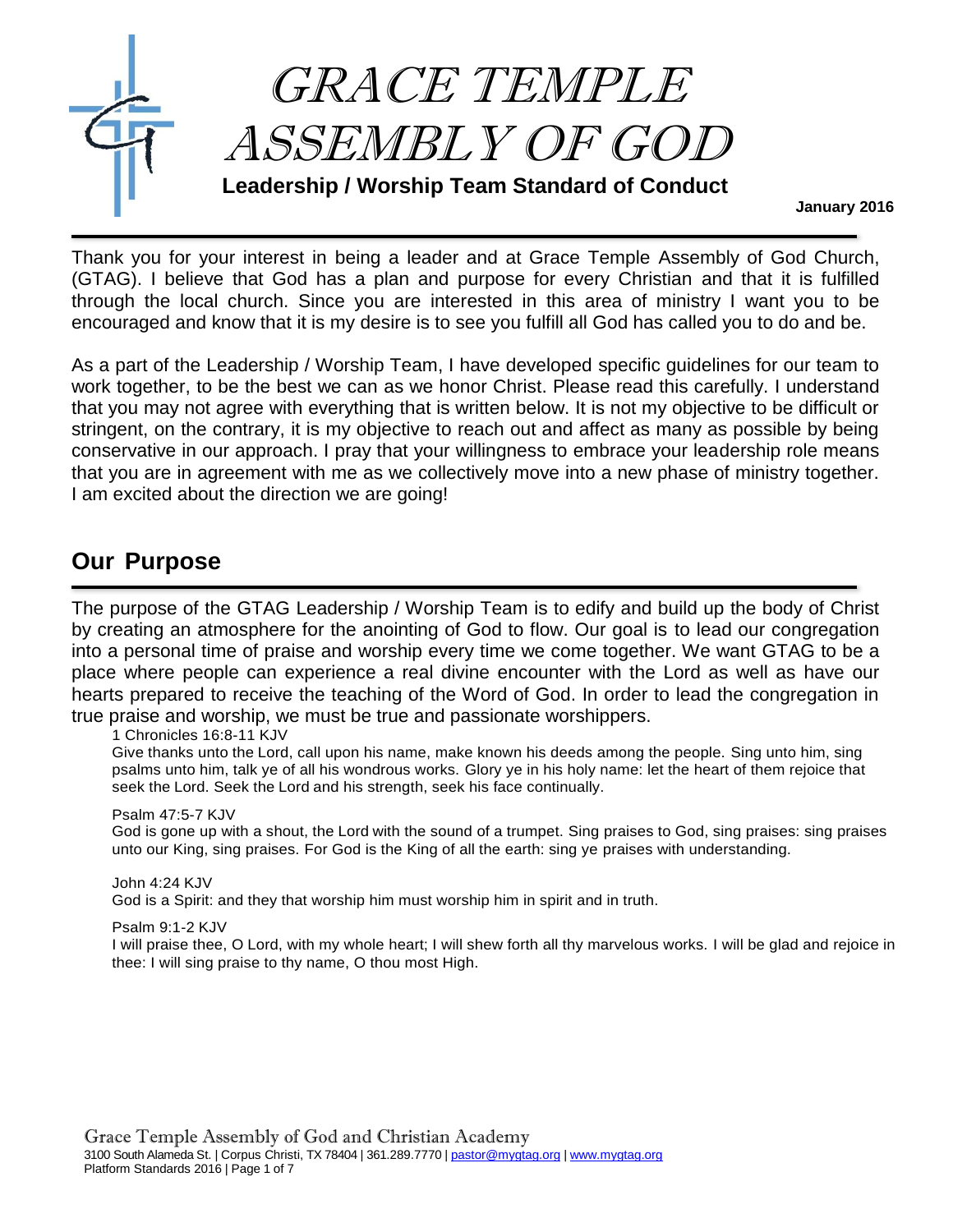# **4 Ways to Accomplish Our Purpose**

1. By making sure our lives exemplify purity and holiness so God can flow through us.

### 2 Timothy 2:20-21 KJV

But in a great house there are not only vessels of gold and of silver, but also of wood and of earth; and some to honour, and some to dishonour. If a man therefore purge himself from these, he shall be a vessel unto honour, sanctified, and meet for the master's use, and prepared unto every good work.

### Psalm 15:1-4 KJV

Lord, who shall abide in thy tabernacle? who shall dwell in thy holy hill? He that walketh uprightly, and worketh righteousness, and speaketh the truth in his heart. He that backbiteth not with his tongue, nor doeth evil to his neighbour, nor taketh up a reproach against his neighbour. In whose eyes a vile person is contemned; but he honoureth them that fear the Lord. He that sweareth to his own hurt, and changeth not.

- 2. By reading, understanding and practicing biblical ethics, morals and principals.
- 3. Practicing and honoring God by utilizing our talents and abilities.
- 4. To be prayed up and ready to minister in a spirit of unity and with the Power of the Holy Ghost.

```
Psalm 133:1,3 NKJV
Behold, how good and how pleasant it is for brethren to dwell together in unity! It is like the precious 
ointment upon the head, that ran down upon the beard, even Aaron's beard: that went down to the skirts 
of his garments;
```
# **Required Character Traits**

As a member of the Leadership / Worship Team we expect you to have the following:

- A. Musical or Vocal ability
	- There must be evidence of a gift and a degree of skill to be able to participate on the Worship Team.
	- Play and sing skillfully and JOYFULLY.
	- Make a habit of practicing your instrument and even taking lessons in order to be proficient and play well with other teammembers.
- B. Spirituality: Be a committed Christian and member of GTAG with a loyal heart to serve God, to include, but not limited to the following:
	- Born again with the evidence of eschewing evil
	- Filled with the Holy Spirit with the evidence of speaking in other tongues or actively seeking the infilling of the Holy Ghost.
	- Bible study and daily Bible reading
	- Daily prayer time
	- Growing and changing in accordance with the Word of God Romans 12:2 KJV And be not be conformed to this world, but be transformed by the renewing of your mind, that you may prove what *is* that good and acceptable and perfect will of God.
	- Attend GTAG regularly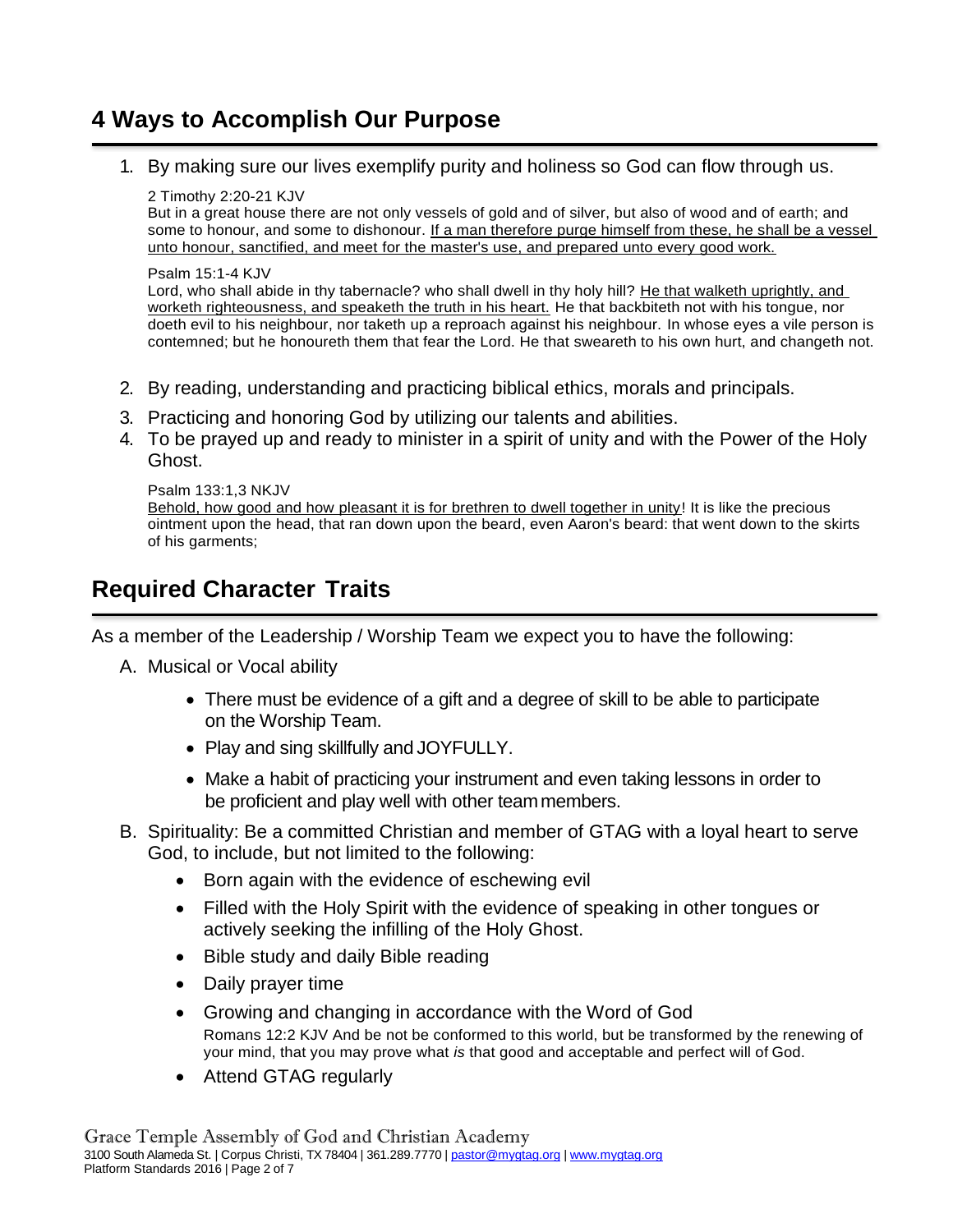- Lifestyle of worship If we are going to lead people into worship, we must be people who love to worship God and honor God privately, with our lifestyle, and publicly. While you are playing your instrument, you should be actively worshipping The Lord.
- Anyone can play an instrument. What we need more than anything is for you to **BE** an instrument... an instrument of worship! Don't just play an instrument!
- We are blessed with many talented musicians and we may get to the point where we have a schedule to play instruments. If that is the case, I expect you to be accepting of the schedule and worship while you are in your congregational seat.
- C. Be a Servant
	- Even as Jesus came to minister (serve / lead) rather than be served, we must be looking for opportunities to minister outside of the Worship Team.
	- To do this, we must be *mature* enough to keep ourselves built up so we can give rather than needing to be helped all the time.
	- This requires us to be aware of people around us, including new visitors, and reach out to them during a service and /or during the week.
	- Be willing to do *whatever* needs to be done, even if it's not on the platform. A humble spirit is required to be in front of people. Otherwise your pride will remove you from a place of honor.
- D. Be Teachable
	- Learning is a process. It is in your best interest to be willing to be teachable. Sometimes a leader's helpfulness can be misconstrued as criticism. Please understand that being critical of others is not our objective. Being moldable and having a heart to develop your talents and abilities will ensure a smooth learning process.
	- Be willing to help others. As you become teachable you help the entire team become teachable.
	- Be a Team Player. As we work together as a team, we will grow in our skills and abilities.

# **Specific Dress Requirements**

### A. Dress Code **(SUNDAY / SPECIAL SERVICES)**

Our main goal is to look professional and our dress should always be *modest*, as we are not only representing Christ, but your Pastor, and this church.

- Men will wear dress pants and button-up shirts.
- Women will wear a skirt or dress that is below the knee. Please refrain from wearing low cut shirts or tummy's showing.
- Men and women must wear shirts / blouses that fit appropriately and are not tight fitting.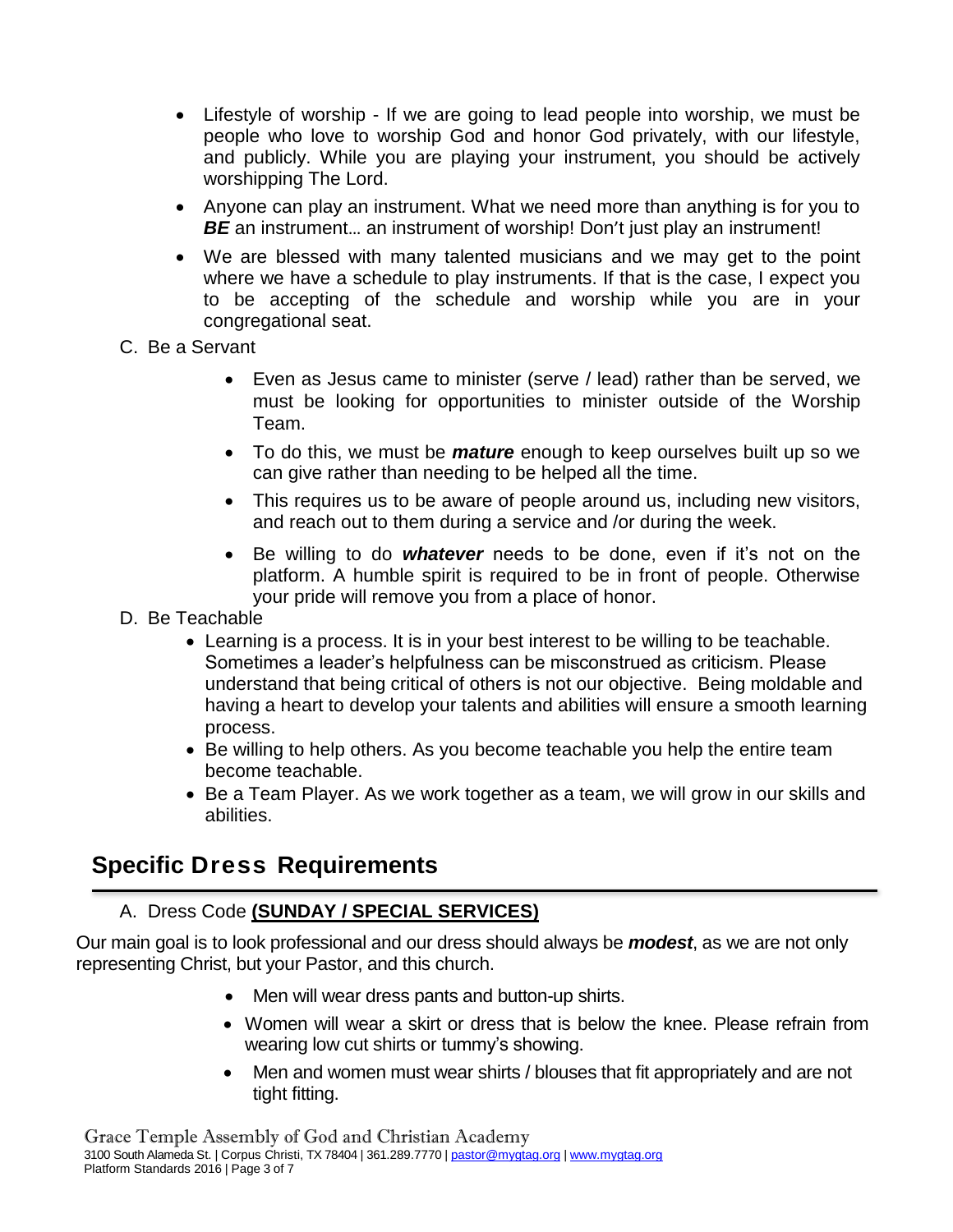- No T-Shirts, or sleeveless clothing will be worn.
- Men and women will not wear jewelry of any kind with the exception for watches and wedding rings.
- Heavy makeup will not be worn. If you must wear something then it must be natural in appearance.
- Appropriate shoes must be worn at all times. i.e. No sneakers, tennis shoes, flip flops.
- Men's hair needs to be off the collar and above the ears.
- B. We want the worship team to look the best they can! Remember that the way we look is of utmost importance. We are the first thing the congregation sees. *Honestly…People really do judge by appearance*. *We never get a second chance to make that first impression*. Please be sure that your style and choice of clothing brings honor and glory to God. Make sure it isn't excessive and doesn't draw unnecessary attention to you.

### C. Dress Code **(WEDNESDAY)**

We understand that the Mid-Week service is a little more casual because of obligations with work and school. The same thing applies to our ministry platform standards.

- Our main goal is to look professional and our dress should always be *modest*, as we are not only representing Christ but your Pastor, and Grace Temple.
- Women will wear a skirt or dress that is appropriate in length. Please refrain from wearing low cut shirts or tummy's showing. All skirts must be below the knee.
- Men and women must wear shirts / blouses that fit appropriately and are not tight fitting.
- T-Shirts and polo style shirts may be worn but refrain from wearing anything without a sleeve.
- Joggers / jogging pants, shorts are not permitted.
- Men and women will not wear jewelry of any kind with the exception for watches and wedding rings.
- Men's hair needs to be off the collar and above the ears.
- Heavy makeup will not be worn. If you must wear something, then it must be natural in appearance.
- Tennis shoes and sneakers may be worn, but do not wear flip flops or sliders.

D.Grooming and Hygiene

- Avoid sloppy hair or excessively wild styles that draw undue attention.
- Remember that as a leader people look up to you. Your life must exemplify one of excellence in *all areas*; spirit, soul and body.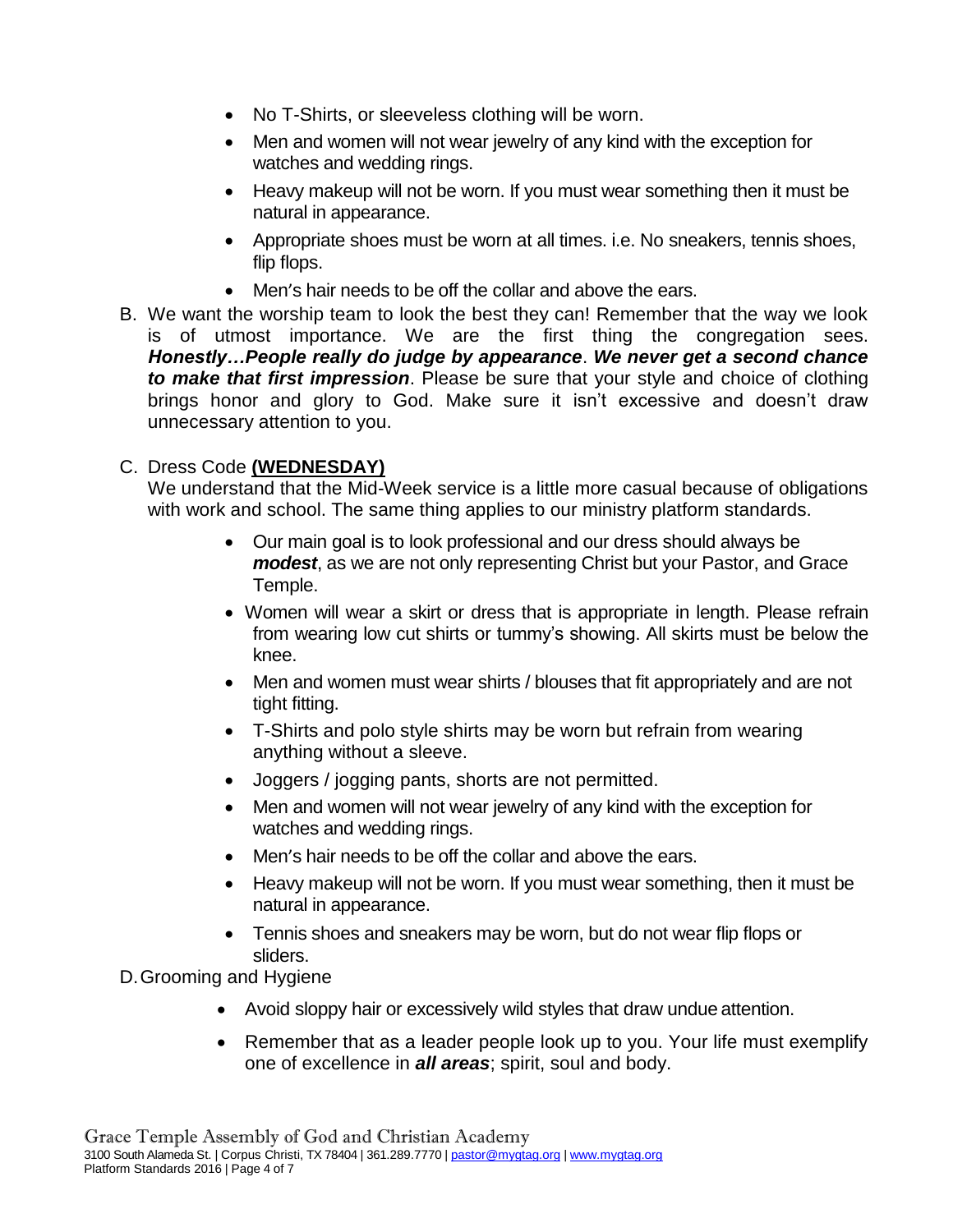### E. Attendance

- You are expected to be a committed and a faithful person to the Worship Team.
- You are expected to be at church even if you're not on the schedule for the Worship Team for a particular night.
- All music ministers are expected to be present at the designated practices. If you cannot attend, you need to communicate that with the worship leader ahead of time.
- You commitment to this ministry and leadership is reflected in your attendance not only of the practices but also in attending services regularly.
- Attendance for special meetings, conferences and camps is encouraged. If attendance is not possible, please communicate with your leadership.

### F. Attitude

- A submissive attitude is very important among the worship team members. Speaking against the Leadership / Worship will not be tolerated; neither will attitudes that have their own personal agenda. We are here for one purpose, to serve God. We do this through being submissive to the Pastor and this body of leaders. We must be submissive to those over us. Heb. 13:17 Obey them that have the rule over you, and submit yourselves: for they watch for your souls, as they that must give account, that they may do it with joy, and not with grief: for that is unprofitable for you.
- A critical spirit or negative attitude *will* reflect in our corporate worship. *Those attitudes will not be tolerated!* Please, don't keep your comments to yourself, *TAKE THEM TO THE LORD*. If you do not agree with the way things are handled, pray about it, don't talk about it. If you have a real issue that needs to be resolved, discuss it privately with the Worship Leader or Pastor.
- There will be times when the leader will be offering instruction concerning the way an instrument is played, the way a certain vocal part sounds or how your ministry can be more effective. It is imperative you receive instruction willingly. A bad attitude towards instruction will negatively affect the whole group.
- Our goal is for the best overall ministry. In the case of music, the best overall sound, a good blend of instruments and vocals. This can be one of the hardest areas to deal with, trying to please all the members of the team at the same time. Please be patient, with a good attitude, as we are constantly adjusting and working towards the best sound and ministry.
- During practice and instruction, there is to be no playing on instruments when the leader is giving instruction. A lot of clanging and noise can be very frustrating and often takes up a lot of unnecessary time as the instruction cannot be heard and often will have to be repeated when this is going on. Please be respectful towards our sound person and the Leader of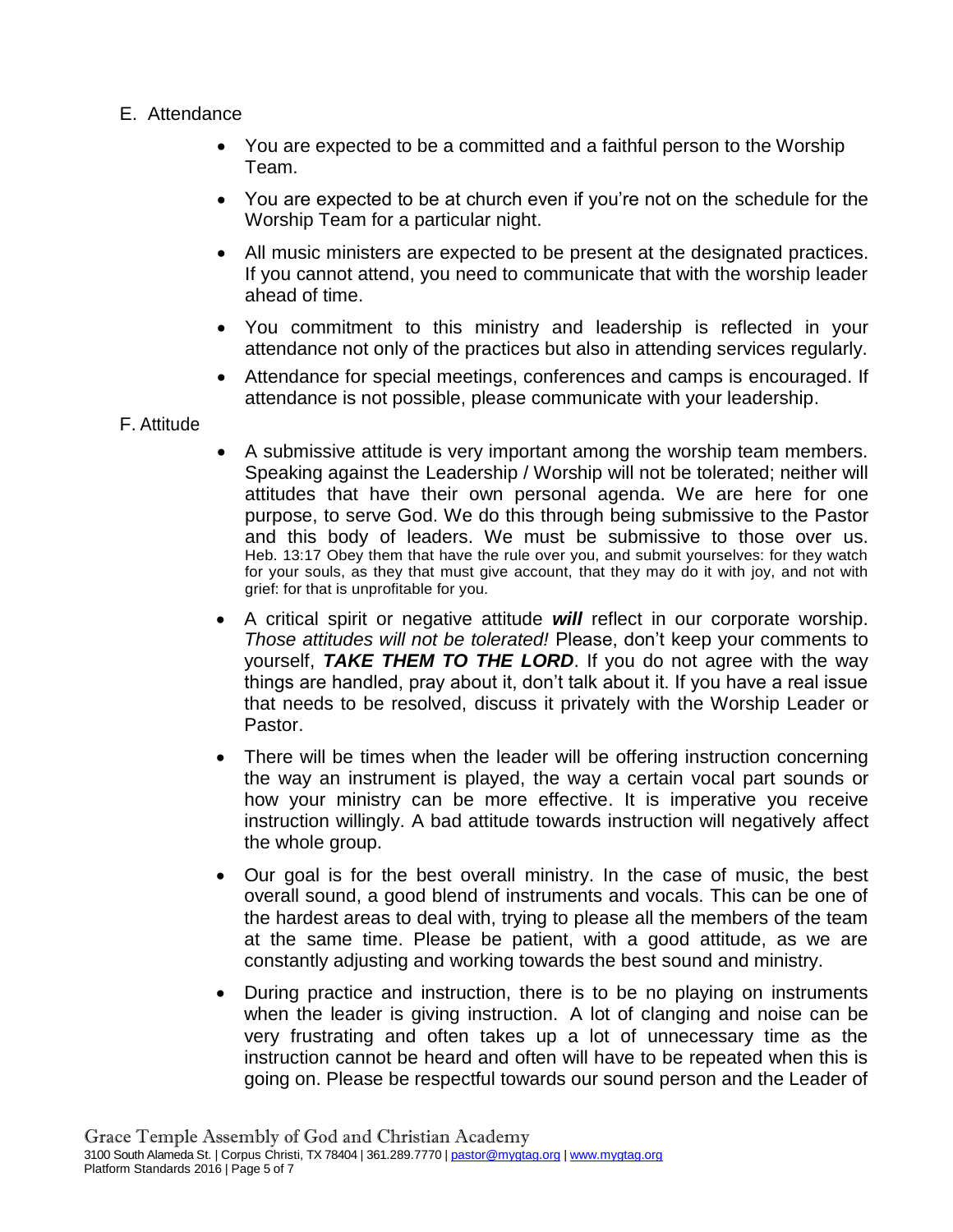the group.

• Please refrain from being on your technology while ministering, in church services, or while receiving instruction. There will be times when technology can and will be used for worship, but we must not let technology be a distraction to worship.

REMEMBER: Proverbs 6:23 says "For the commandment is a lamp; and the law is light; and reproofs of instruction are the way of life:."

G. A life of Holiness

- A life-style that exemplifies holiness is a must for anyone involved in the Worship Team.
- Smoking, use of narcotics or any alcohol, swearing, illicit sexual behavior and ongoing dysfunctional family problems are not acceptable in the life of a leader and it will not be tolerated.
- The Bible teaches us to worship God in the beauty of holiness. We give glory and honor to God by a life style of holiness. As music ministers and leaders, we are required by God to live a life that worships in action as well as word.

## **Expectations**

We will be spending time together as music ministers and leadership as we learn the expected songs for our church services. I want to encourage you to do your own research on YouTube and the Internet to learn specific parts for your instrument. We have goals of incorporating special music and special singing into our services. We also have a goal of creating a church choir. Our plan is to continue the growth of our leadership and music for our church. In preparation for these expected changes, you are expected to do the following:

- Be prayed up. Folks, lets really pray in the Altars. I mean, really, really pray!
- Be a supporter of this ministry. If you are spiritually fed here, then financially support this ministry.
- Be in church and prepare your heart to receive the Word of God for yourself. Pay attention in church. Put your distractions away and let God have His way.
- Help the preacher out. Our work doesn't end when worship ends. The music ministry is not a separate entity. We fully expect all of us to be paying attention and to be hungry for the Word of God as it's preached. We're a part of the whole service, not just the beginning and the end.
- Know what songs we are doing on the services you're serving. Look at the schedule ahead of time and be prepared. The song sets will be available to you ahead of time.
- Be prepared to do the songs on the list. Listen to and practice the songs before you get to practice. Note any special instructions for the songs. i.e. endings, key changes, ect…*ALWAYS BE PREPARED TO BE FLEXABLE FOR A*  SONG OR TWO THAT WERE NOT ON THE LIST. WE WANT THE SPIRIT OF *GOD TO HAVE HIS WAY!*
- Be on time. If the service has already started, *do not* walk onto the platform